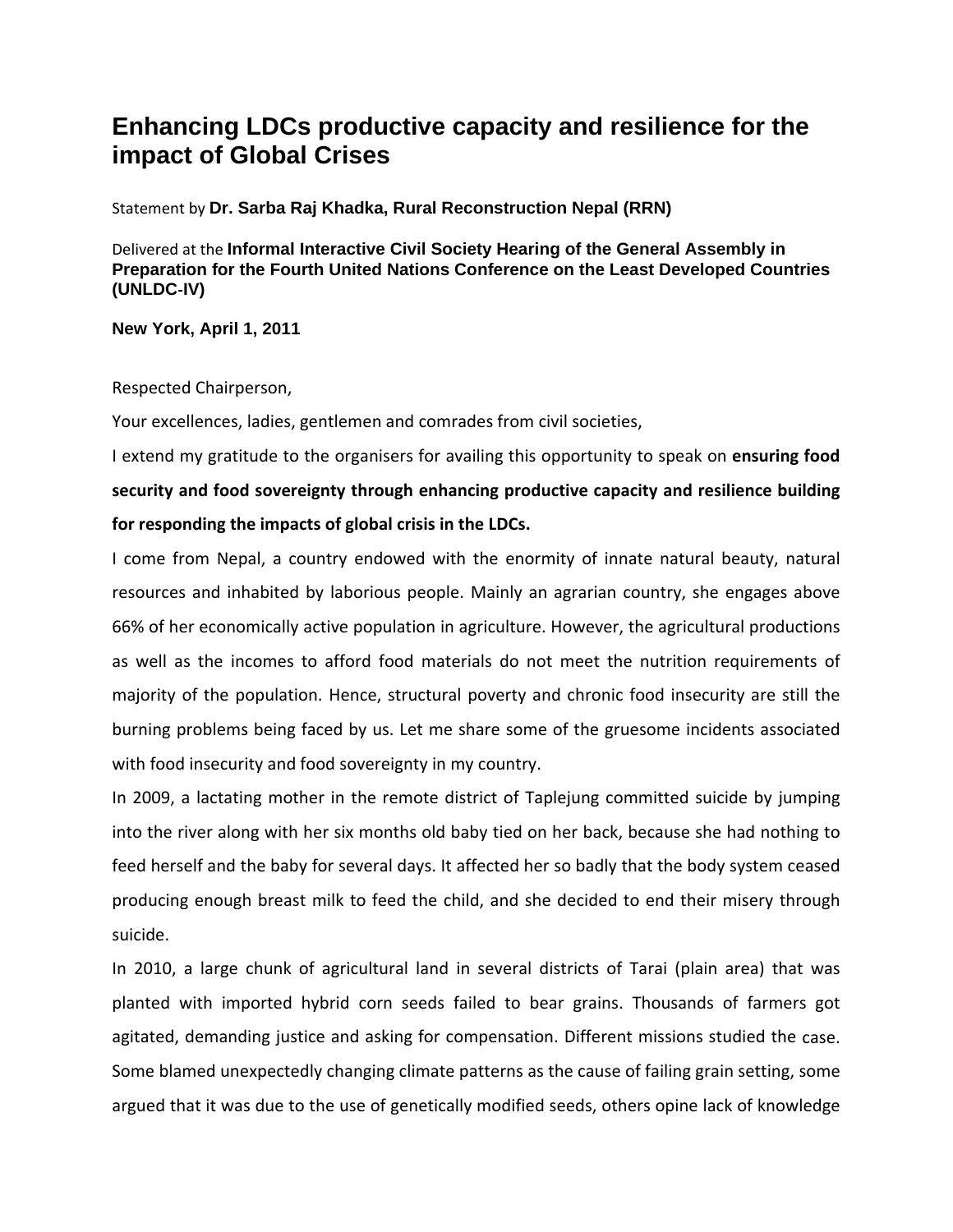among the farmers about the hybrid seeds. All these situations may be true but the farmers who planted the imported seeds had no role to play except falling prey to the above situations – climate change, corporation driven GMOs and exotic knowledge base.

The recent food price hike has had tremendous impacts on the poor people in the LDCs including other poverty trodden parts of the world. Lack of employment opportunities, reduction in food production and unjust distribution systems compounded with increased food price have negatively impacted the basic tenets of livelihood ‐ food and nutritional security and food sovereignty. High price of food means lower amounts and inferior qualities thus compromising the nutrition requirements.

The above are just some representative cases that are prevalent in almost all parts of the LDCs. I believe the success of the UN LDC IV Conference lies totally on the meaningful political maneuverings that unequivocally eradicate poverty and hunger within a definitive timeframe, galvanise the foundation for universal enjoyment of human rights and social justice, and contribute towards developing a world free from violations of human rights. The new Programme of Action should espouse robust, pro‐poor, and clearly deliverable sustainable development agenda overcoming the shortcomings of the previous programmes of actions for LDCS.

Productive capacity and resilience for ensuring food security can only be built when necessary resources are managed to address the underlying causes of poverty, vulnerability and environmental degradation, among others. Translatable commitments sincerely implemented in a timely manner - especially addressing the underlying causes of global climate crisis, economic crisis, debt crisis, energy crisis and food price crisis would strengthen the food security situation and reduce poverty and vulnerability in the LDCs. We all are aware of the facts that the multiple crises that I just mentioned are not the creation of the LDCs, but they remain in the forefront of bearing the brunt.

Resource mobilisation and committed political leadership are very important to manage the above mentioned crises. At a time when ODA is being slashed back on accounts of the financial crisis, the immediate and unconditional cancellation of LDC debts, along with the